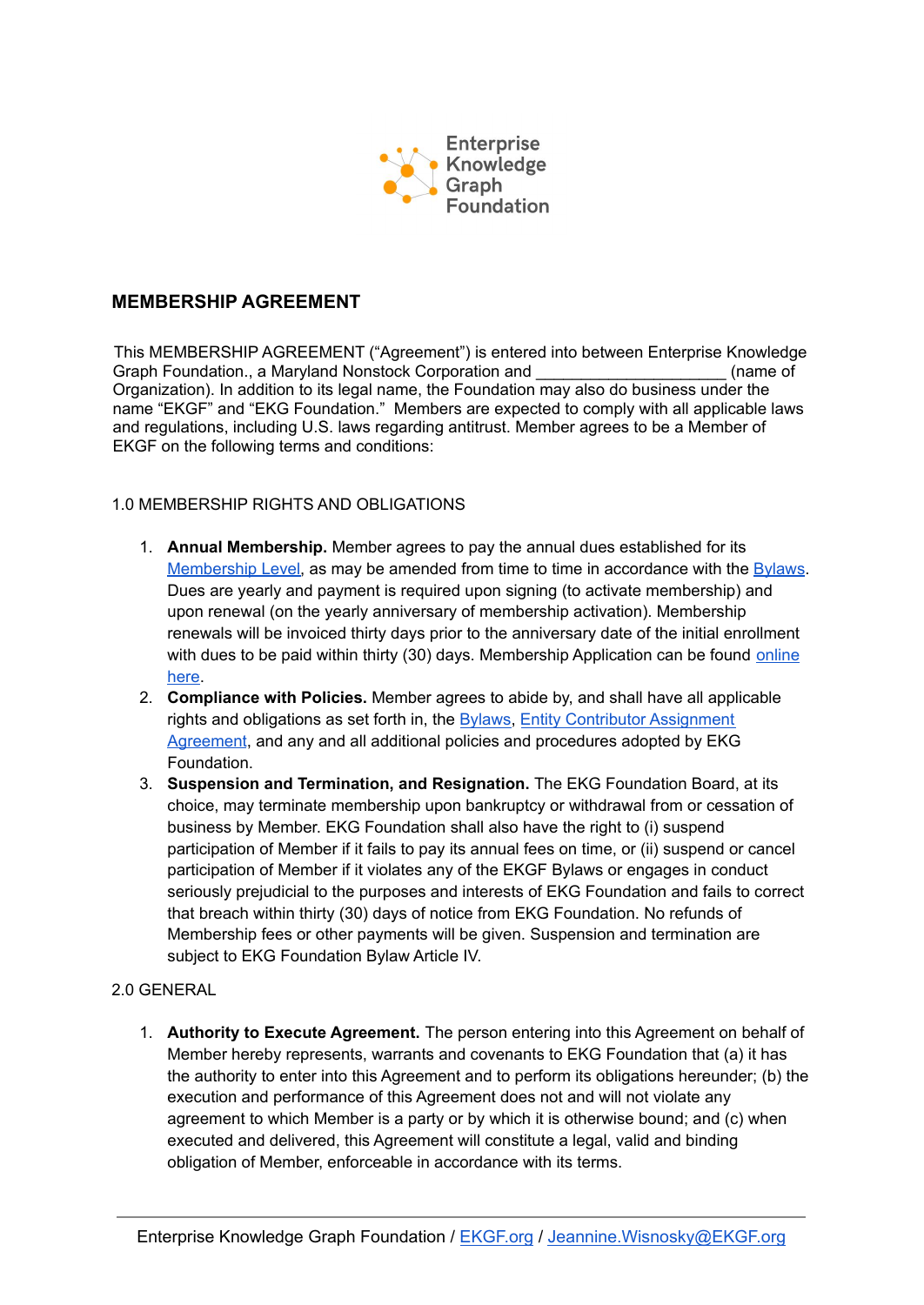- 2. **No Other Licenses.** By executing this Agreement, Member neither grants nor receives, by implication, estoppel, or otherwise, any rights under any copyright, patents or other intellectual property rights of EKG Foundation or another member (e.g., EKG Foundation's right to disclose and publicize the Member's membership in EKG Foundation, unless requested otherwise in writing by the Member).
- 3. **No Warranty.** EACH PARTY ACKNOWLEDGES THAT, EXCEPT AS OTHERWISE AGREED IN WRITING, ALL SERVICES AND INFORMATION PROVIDED TO OR BY EKG FOUNDATION UNDER THIS AGREEMENT IS PROVIDED "AS IS" WITH NO WARRANTIES OR CONDITIONS WHATSOEVER, WHETHER EXPRESS, IMPLIED, STATUTORY OR OTHERWISE, AND EKG FOUNDATION AND MEMBER EACH EXPRESSLY DISCLAIM ANY WARRANTY OF MERCHANTABILITY, NONINFRINGEMENT, OR FITNESS FOR ANY PARTICULAR PURPOSE WITH RESPECT TO SUCH SERVICES AND INFORMATION.
- 4. **Limitation of Liability.** IN NO EVENT WILL EITHER EKG FOUNDATION OR MEMBER BE LIABLE TO EACH OTHER OR TO ANY OTHER MEMBER OR THIRD PARTY UNDER THIS AGREEMENT FOR THE COST OF PROCURING SUBSTITUTE GOODS OR SERVICES, LOST PROFITS, LOST REVENUE, LOST SALES, LOSS OF USE, LOSS OF DATA OR ANY INCIDENTAL, CONSEQUENTIAL, DIRECT, INDIRECT, PUNITIVE, OR SPECIAL DAMAGES, WHETHER OR NOT SUCH PARTY HAD ADVANCE NOTICE OF THE POSSIBILITY OF SUCH LOSSES OR DAMAGES. EXCEPT FOR MEMBER'S DUES COMMITMENT, OR IN CASES OF WILLFUL MISCONDUCT OR GROSS NEGLIGENCE, OR WHERE REQUIRED BY APPLICABLE LAW, OR AS OTHERWISE AGREED IN WRITING, THE AGGREGATE LIABILITY OF EKG FOUNDATION TO MEMBER AND TO OTHER PARTIES, AND OF MEMBER TO EKG FOUNDATION, TO OTHER EKG FOUNDATION MEMBERS OR TO OTHER PARTIES, SHALL NOT EXCEED THE PAST 12 MONTHS' MEMBERSHIP FEES PAID BY THE MEMBER TO EKG FOUNDATION.
- 5. **Governing Law.** This Agreement shall be construed and controlled by the laws of the State of Maryland without reference to conflict of laws principles. If any claim or dispute between the parties is not resolved by good faith negotiations, any suits or proceedings pursued by either party shall be brought in the Federal or state courts located in Maryland, to whose jurisdiction each party hereby submits.
- 6. **Complete Agreement; No Waiver.** This Agreement, including all attachments, sets forth the entire understanding of EKG Foundation and Member and supersedes all prior agreements and understandings relating hereto, unless otherwise stated in this Agreement. The waiver of any breach or default will not constitute a waiver of any other right hereunder or any subsequent breach or default.
- 7. **Amendment.** All amendments to this Agreement or to any EKG Foundation's policies and procedures shall be effective upon their stated effective date. Member shall be given at least thirty (30) days' prior written notice of the effective date of an amendment to this Agreement, including as a result of any changes to the EKG Foundation Bylaws, which is adopted in accordance with the Bylaws and that directly and materially affects adversely any of the rights or obligations applicable to Member hereunder (each of the foregoing, an "Amendment"). If Member does not agree to any such Amendment to this Agreement that was approved in accordance with the Bylaws, then Member shall provide written notice to EKG Foundation of such disagreement prior to the end of the 30-day notice period. If the parties are not able to reach a mutually acceptable accommodation (for example, the parties agree to a phase-in of the Amendment, EKG Foundation determines to withdraw, suspend or modify the Amendment, or EKG Foundation grants Member a